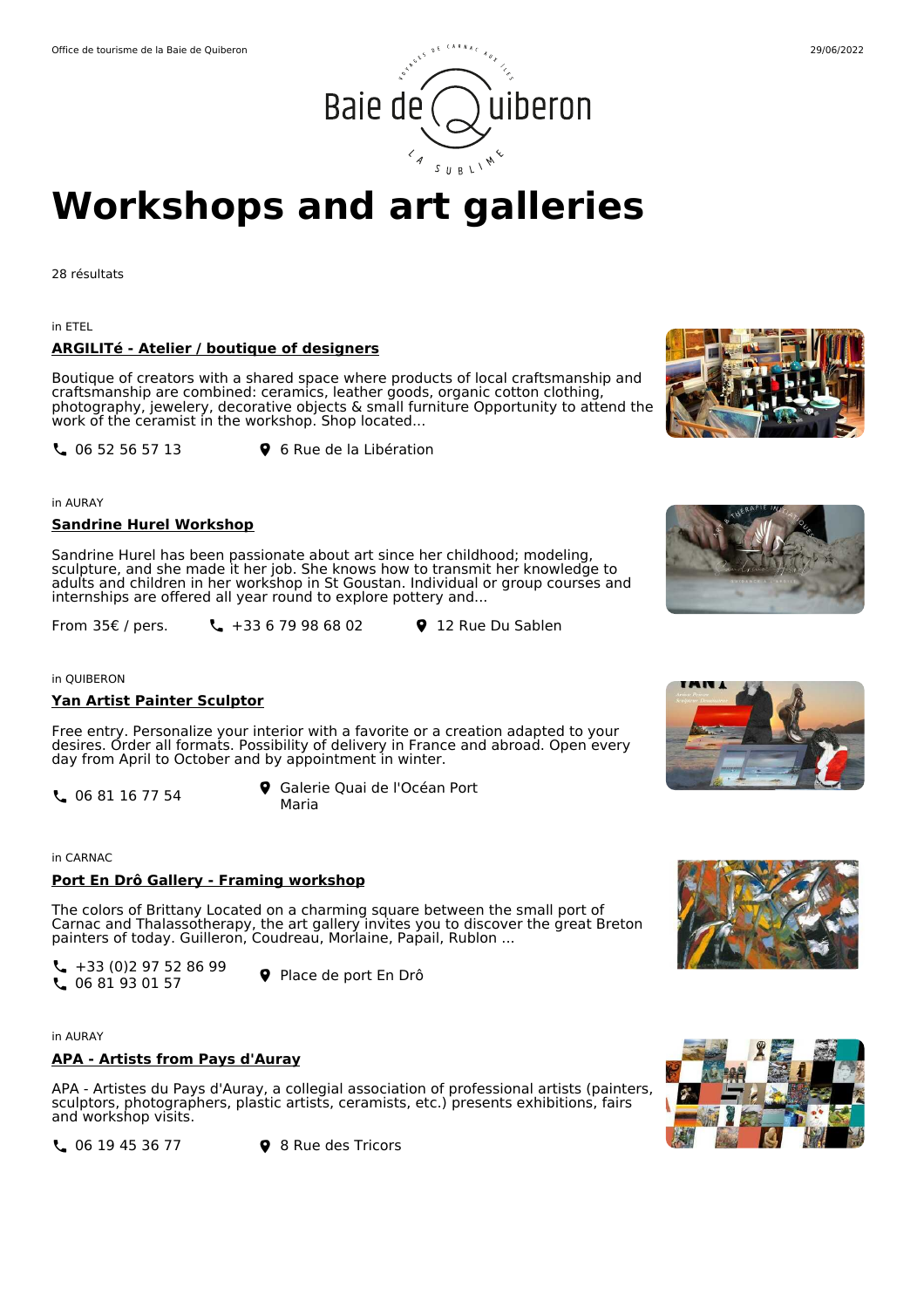in QUIBERON

## **Marc Loubière - Ceramist Potter**

Marc welcomes you by appointment in his artisan workshop, Céramiste Potier.Discover the magic of the earth:- lessons / courses (pottery, modeling, turning)exhibition of artisanal ceramics- workshop visit- free demonstrationsThe workshop is located on the Z.A. de Quiberon, less than 100m from the...

07 67 07 10 11

6 rue du Vent de Suroît Z.A. Plein Ouest

in QUIBERON

## **Mingant Workshop**

Semi-figurative or abstract paintings and sculptures. Presentation of watercolors, bronzes, sandstone and terracotta. Open during school holidays from 10 a.m. to 12:30 p.m. and by appointment.

06 46 50 03 03 47-49 rue de Lille

in ST PIERRE QUIBERON

## **Workshop-Expo Marie-Catherine Puget**

Painting of landscapes which only gives them a very refined expression. It is a sober figurative which essentially conceives the landscape as a confrontation with the elements (water, air, minerals, plants) so as to deliver a painting which has character and which does not confine the gaze. It is...

**L** 06 31 47 05 77 **9** 1 Place de Kervihan

in LE PALAIS

## **Fluid**

Fluïd is a glassblower workshop in Belle-Île-en-Mer. Our cooperative society creates pieces of art, and high-end products for interior decoration and tableware.All our pieces are made to order and mouth blown in the Belle-Île-en-mer workshop, with particular attention to detail. Our products and...

 $\binom{4}{4}$  +33 2 97 31 29 01  $\binom{6}{4}$  Vallon De Bordilla

in ST PIERRE QUIBERON

## **BOCA Workshop-Gallery**

Gallery and studio of the artist Boca.Contemporary abstract painting and interior decoration. Refined work on the material and the contrasts.Possibility of custom order or in connection with your interior (based on photos or home visit).The workshopgallery is located 20 meters from the beach of...

**C** 06 78 48 63 00 **9** 17 Chemin du Men Du

in CARNAC

## **Bénédicte GAUTIER - Painter**

Exhibition workshop open in summer or by appointment by phone. Courses and internships all year round, material provided parking lot to park Exhibition workshop open July and August or by appointment by phone

**4 06 88 39 11 14 9 7 Avenue des Salines** 

in AURAY

## **The REV**

L'REV, a unique universe, without compromise which is essential by its originality. At first glance, the meaning of the sentence illustrating his artistic approach:"The light springs from within,The soul is its memory,Emotions are its colors,Our hands, the performers. "takes on its full...











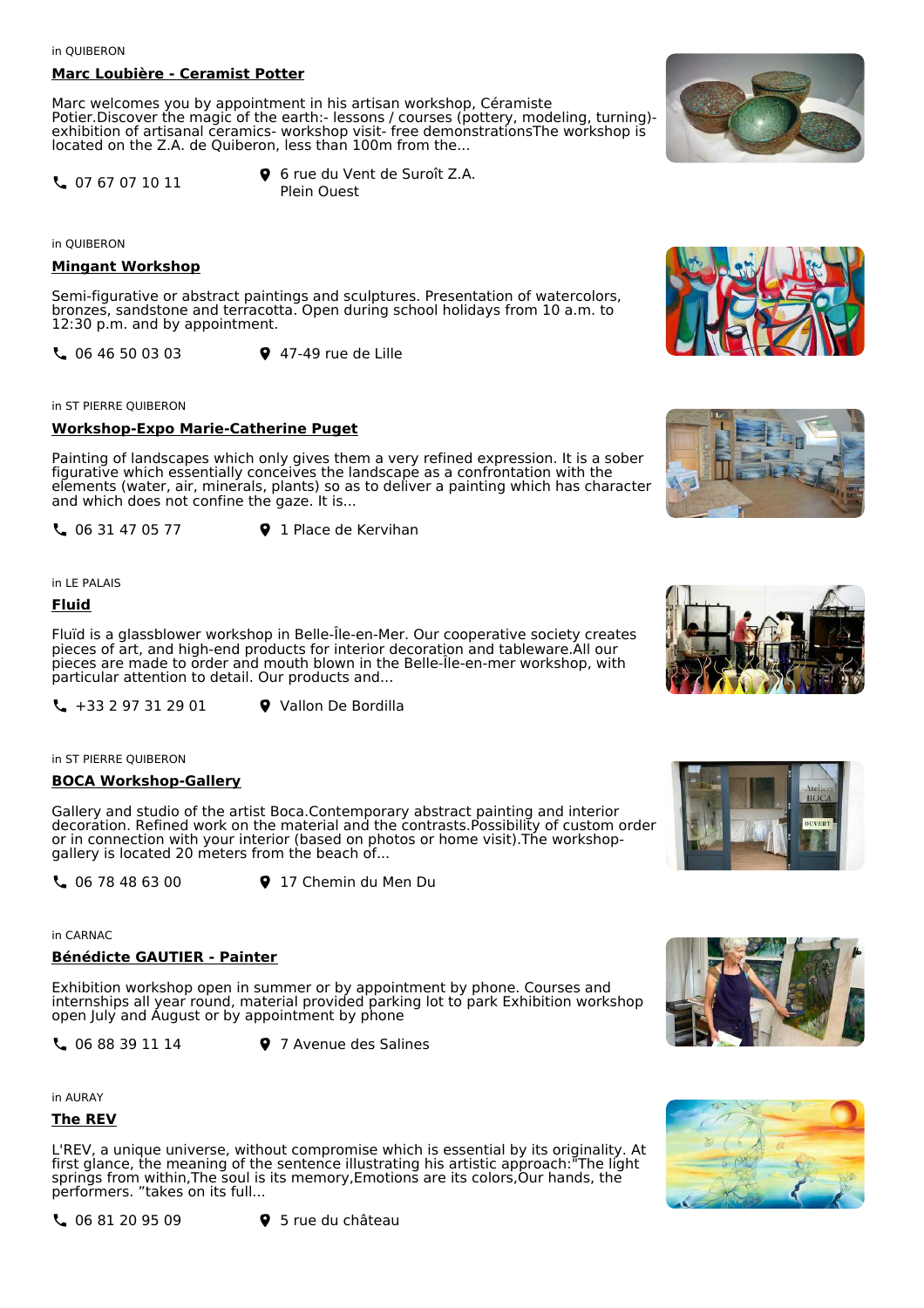## **L'Atelier Passion Couleurs**

The "Passion Couleurs" Workshop offers art workshops every day !!!Want a creative break, Want to express your artistic universe, Want to learn the arts while having fun.For adults and children from 4 years old.Weekly or à la carte course, the equipment is provided.School Holiday Hours: 10 a.m. /...

From  $35\epsilon$  / pers.  $\epsilon$  06 59 18 96 03  $\epsilon$  4 Rue Victor Golvan

in ETEL

## **Erwan Le Cornec - Photographe Mer&Littoral**

Photographs of maritime spaces and shores of Brittany, to discover at Argile workshop-boutique located in the heart of Etel. Limited series. On order, possibility of choosing formats and personalized supports

**L** 06 11 49 42 34 **9** 6 Rue de la Libération

in ETEL

## **4'IN MOSAÏQUE**

Discover my universe which will take you through the sandstone of my creations from simple coaster to old revamped objects, including floor decorations, original paintings ... You can order your made-to-measure and personalized mosaic - street sign or other ..., or even introduce yourself to this...

**L** 07 62 59 51 98 **9** 7 RUE DU GENERAL LECLERC

in LA TRINITE SUR MER

#### **Art Gallery - Plisson Gallery**

A photo gallery where you will find a large choice of images to satisfy all your sea needs and decorate your home: Canvas, photo posters, art prints, books, cushions, lamps etc ... Opening time Monday: From 10h to 12h30 and 14h30 to 19h Tuesday: From 10h to 12h30 and 14h30 to 19h Wednesday: From...

**4 02 97 30 15 15 9 17 cours des Quais** 

in LOCOAL MENDON

#### **Locoal-Mendon Pottery**

Richard and Justine Dewar live and work in Locoal-Mendon. In 1979, Richard and Justine settled in France in Avessac, in Loire-Atlantique. In 2007, they built a houseworkshop in Locoal-Mendon, in Morbihan, where they mainly made pieces in salt stoneware, as well as some porcelain pieces. Richard...

**L** 07 67 63 18 92 **9** 5 Keryavec

in ST PIERRE QUIBERON

#### **Drôles de Pagaies**

Creation of decorative fish from oars, old paddles and salvaged materials.The "Drôles de Pagaies" by Palou thus find a second life.Each is unique, none is identical to another, even if some are alike.And if in your family, in your attic, you have one, it is even possible, on order, to transform it...

 06 86 01 50 81  $\binom{6}{5}$  00 60 01 50 61<br> $\binom{6}{5}$  06 52 58 60 35

in LA TRINITE SUR MER

## **Art Gallery - Stéphane Lauro Gallery**

Stéphane Lauro exhibits his oil paintings, watercolors, charcoals and graphite on the theme of the sea. Models of sailboats and motor boats participate in the exhibition. Opening time : 10:30 to 13:00 & 14:30 to 18:00 Friday, Saturday, Sunday. Open from Wednesday to Sunday during the Christmas...



÷ E 音











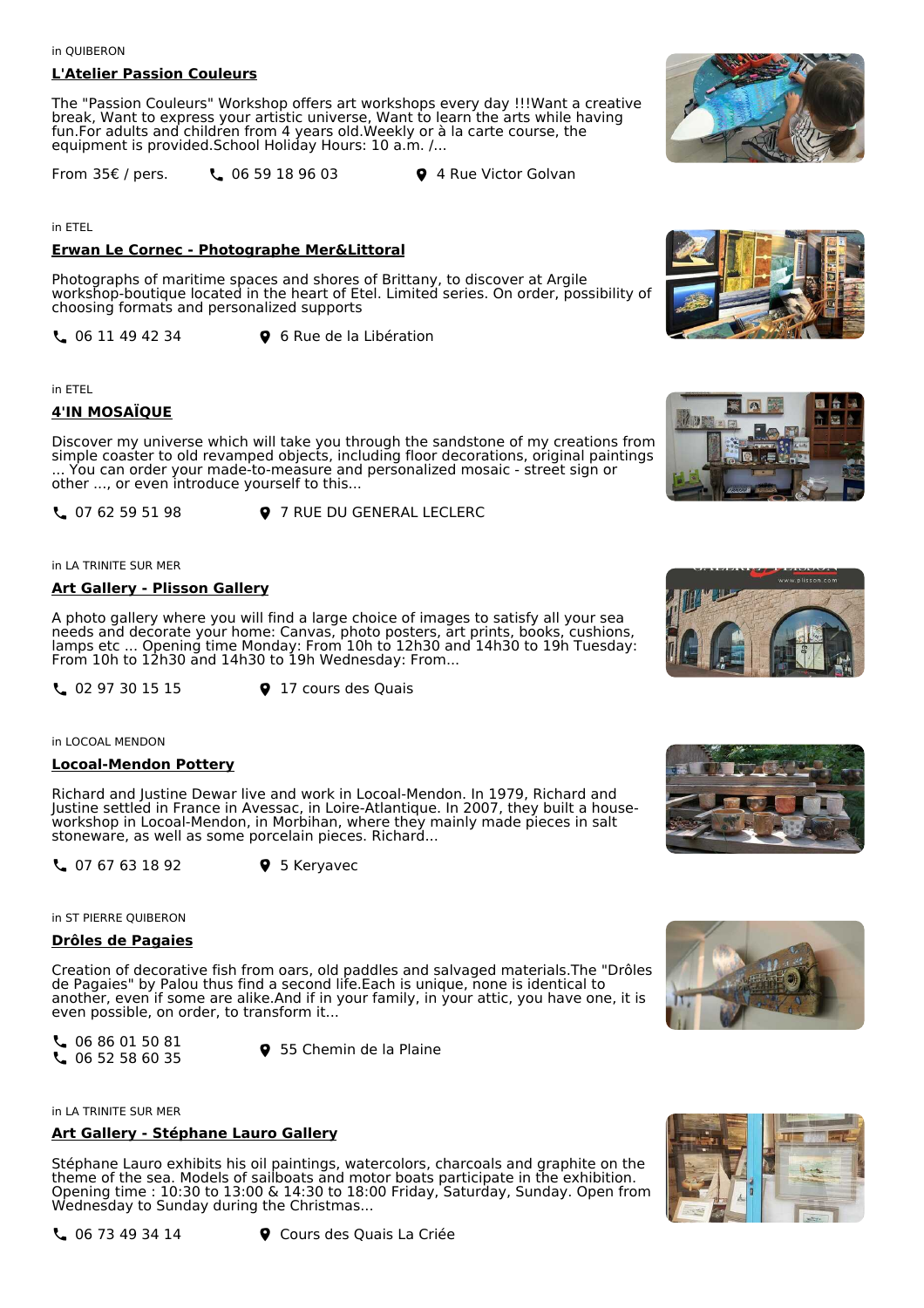#### in QUIBERON

#### **The Lighthouse House**

In the heart of the Port Haliguen marina in Quiberon, this former lighthouse keepers' house now welcomes artists and craftspeople, amateurs and professionals, from all over France. Come meet them and discover weekly exhibitions of painting, sculpture, photography ... Free admission.

**Q** Quai des Sinagots Port Haliguen

in ST PHILIBERT

## **Waterfront Gallery**

The rather contemporary gallery presents internationally renowned artists such as Alechinsky, Corneille, Coignard, Hasegawa, Gosti and many others….The exhibitions devoted to a single artist allow to better apprehend his work and to understand its evolution, its techniques.For each of the...

**L** 06 82 90 68 58 **9** 13, avenue Anna Le Bail

#### in ERDEVEN

#### **The Painters - Art workshops**

In a space open to the garden, I offer courses / workshops for a maximum of eight participants, as close as possible to the artistic wishes of each (children, adolescents or adults).I adapt my workshops, from simple recreational pleasure to the acquisition of various know-how and techniques to...

**L** 06 20 80 41 25 **9** 2 rue du stade

in AURAY

## **DINNER Gallery**

Nestled in the heart of rue du Belzic, the Galerie VACARME exhibits local artists and artists from a little further afield.You will find photographs, linocuts, ceramics, sculptures, lighting, and even paintings. The Galerie VACARME welcomes you throughout the year, with different exhibitions each...

**4 07 63 72 10 24 9 34 rue du Belzic** 

in AURAY

#### **Sanséau Gallery**

Permanent exhibition of Christian SanséauA bright space of 100m2 which highlights his colorful and moving work. His oil and knife paintings oscillate between Brittany and travel, land sea, figuration and abstraction.You can also discover the sculptures of Clo Ruellan in raku, Jos Graignic in metal...

 $\begin{array}{c} \begin{array}{c} \text{O} & 09 & 52 & 49 & 73 & 27 \\ \text{O} & 06 & 87 & 60 & 15 & 77 \end{array} \end{array}$ 

**9** 5 place aux Roues

in CARNAC

## **C. Pendelio**

Workshop-gallery, presentation of poetic and original works. Oils on paper, on canvas, drawings, prints in digigraphy and sculptures. Near the Thalasso de Carnac.

**4** 06 50 21 13 37 **9** 11 place de port an Dro

in QUIBERON

## **Seaside Galerie**

Louis Métivet photo gallery in Quiberon.Exhibition and sale of photographic prints, fine art prints, posters and illustrations.Photographs of Quiberon and Brittany.Sold online.